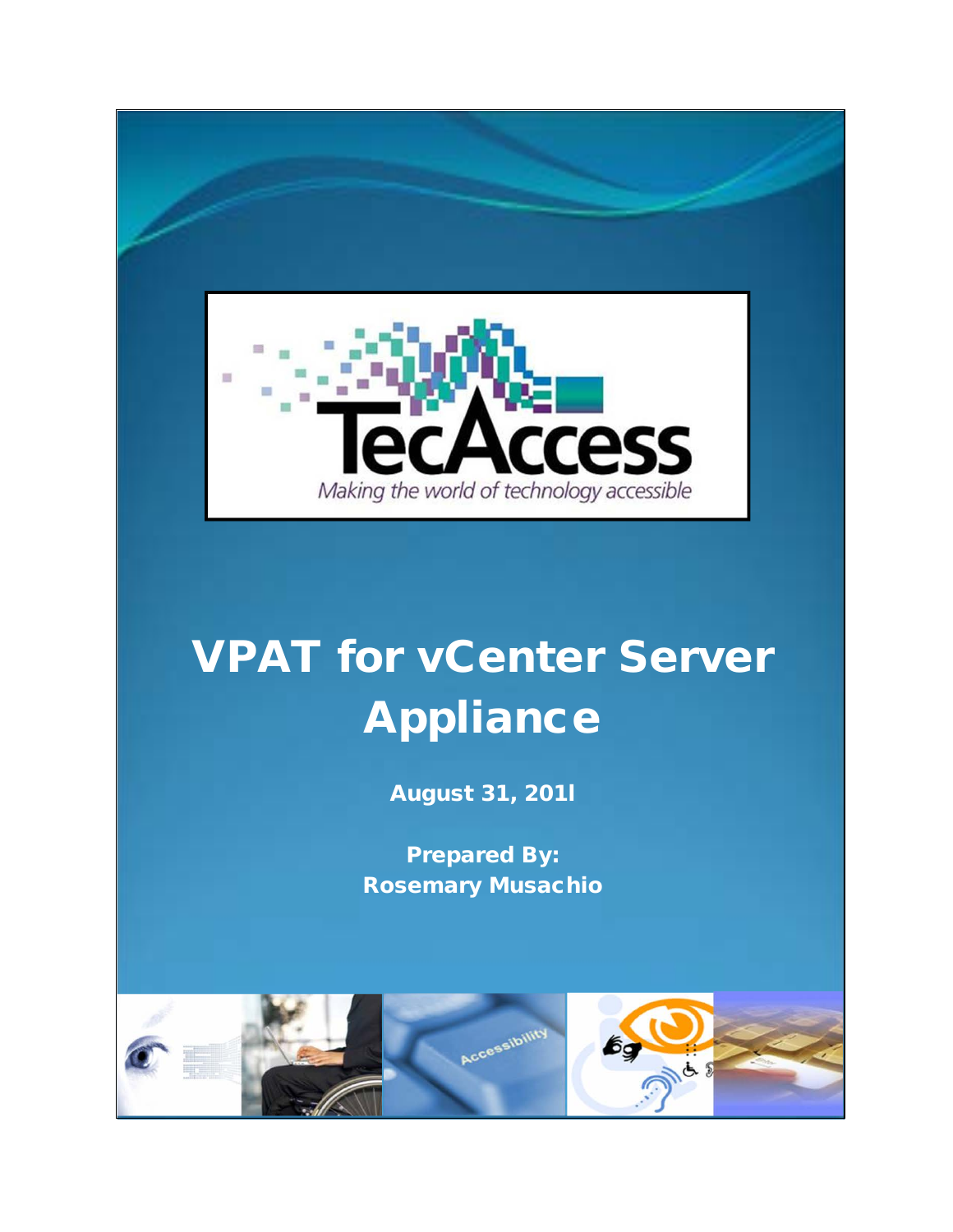

## **VPAT**

Since the VPAT must be comprehensive, all Section 508 issues on all pages must be corrected to sustain compliance.

| <b>Supporting Features</b>                                          | (Second Column on VPAT)                                                                                                                                                                                                                                                                                                                             |
|---------------------------------------------------------------------|-----------------------------------------------------------------------------------------------------------------------------------------------------------------------------------------------------------------------------------------------------------------------------------------------------------------------------------------------------|
| Supports                                                            | Use this language when you determine the product<br>fully meets the letter and intent of the Criteria.                                                                                                                                                                                                                                              |
| <b>Partially Supports</b>                                           | Use this language when you determine the product<br>does not fully meet the letter and intent of the<br>Criteria, but provides some level of access relative to<br>the Criteria.                                                                                                                                                                    |
| Supports through Equivalent<br>Facilitation                         | Use this language when you have identified an<br>alternate way to meet the intent of the Criteria or<br>when the product does not fully meet the intent of<br>the Criteria.                                                                                                                                                                         |
| Supports when Combined with<br>Compatible AT                        | Use this language when you determine the product<br>fully meets the letter and intent of the Criteria when<br>used in combination with Compatible Assistive<br>Technology ("AT"). For example, many software<br>programs can provide speech output when combined<br>with a compatible screen reader (commonly used AT<br>for people who are blind). |
| Does Not Support                                                    | Use this language when you determine the product<br>does not meet the letter or intent of the Criteria.                                                                                                                                                                                                                                             |
| Not Applicable                                                      | Use this language when you determine the Criteria<br>does not apply to the specific product.                                                                                                                                                                                                                                                        |
| Not Applicable - Fundamental<br><b>Alteration Exception Applies</b> | language when you<br>this<br>determine<br>Use<br>a<br>Fundamental Alteration of the product would be<br>required to meet the Criteria (see the access board's<br>standards for the definition of "fundamental<br>alteration").                                                                                                                      |

TecAccess LLC 2410 Granite Ridge Road Building A, Unit 1 Dckville, VA 23146 **CONFIDENTIAL AND PROPRIETARY** The language contained in criteria column of the VPAT is taken directly from the Section 508 provisions of the Rehabilitation Act of 1973, as amended.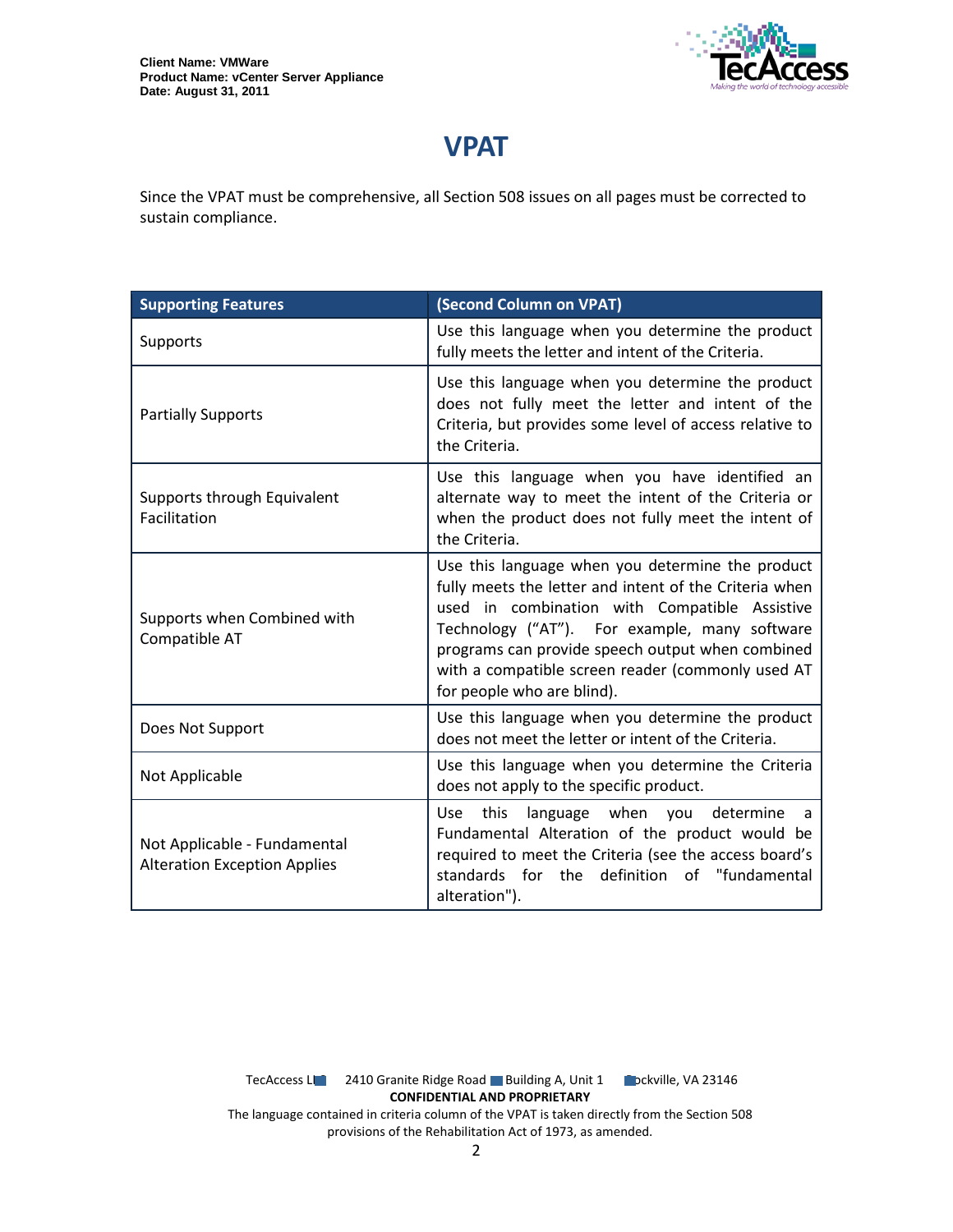

| 1194.22 Web-based Intranet and<br><b>Internet Information and Applications</b>                                                                                           |                                      |                                                                                                                                                                                       |
|--------------------------------------------------------------------------------------------------------------------------------------------------------------------------|--------------------------------------|---------------------------------------------------------------------------------------------------------------------------------------------------------------------------------------|
| <b>Criteria</b>                                                                                                                                                          | <b>Supporting</b><br><b>Features</b> | <b>Remarks &amp; Explanations</b>                                                                                                                                                     |
| (a) A text equivalent for every non-text<br>element shall be provided (e.g., via<br>"alt", "longdesc", or<br>element<br>in<br>content).                                  | Supports                             | equivalents<br>for<br>Text<br>non-text<br>available<br>elements<br>are<br>to<br>comprehend content and to aid in<br>navigation.                                                       |
| (b) Equivalent alternatives for any<br>multimedia<br>shall<br>presentation<br>be<br>synchronized with the presentation.                                                  | <b>Not</b><br>Applicable             | Webpages do not have multimedia<br>presentations.                                                                                                                                     |
| (c) Web pages shall be designed so that<br>all information conveyed with color is<br>without color,<br>available<br>for<br>also<br>example from context or markup.       | Supports                             | When color conveys information,<br>programmatically<br>text<br>or<br>implemented<br>equivalents<br>are<br>provided.                                                                   |
| (d) Documents shall be organized so<br>they are readable without requiring an<br>associated style sheet.                                                                 | Partially<br>Supports                | readable<br>when<br>Webpages<br>are<br>stylesheets are disabled or with user-<br>defined<br>stylesheets,<br>with<br>such<br>exceptions.<br>Headings do not have<br>structural markup. |
| Redundant text links shall<br>(e)<br>be<br>provided for each active region of a<br>server-side image map.                                                                | <b>Not</b><br>Applicable             | vCenter Server Appliance does not<br>have server-side image maps.                                                                                                                     |
| (f) Client-side image maps shall be<br>provided instead of server-side image<br>maps except where the regions cannot<br>be defined with an available geometric<br>shape. | <b>Not</b><br>Application            | vCenter Server Appliance does not<br>have client-side image maps.                                                                                                                     |
| (g) Row and column headers shall be<br>identified for data tables.                                                                                                       | Supports                             | vCenter Server Appliance does not<br>have data tables.                                                                                                                                |
| (h) Markup shall be used to associate<br>data cells and header cells for data<br>tables that have two or more logical<br>levels of row or column headers.                | <b>Not</b><br>Applicable             | vCenter Server Appliance does not<br>have data tables with multi-level<br>columns or rows.                                                                                            |

TecAccess L**LC** 2410 Granite Ridge Road Building A, Unit 1 **Rockville, VA 23146 CONFIDENTIAL AND PROPRIETARY**

The language contained in criteria column of the VPAT is taken directly from the Section 508 provisions of the Rehabilitation Act of 1973, as amended.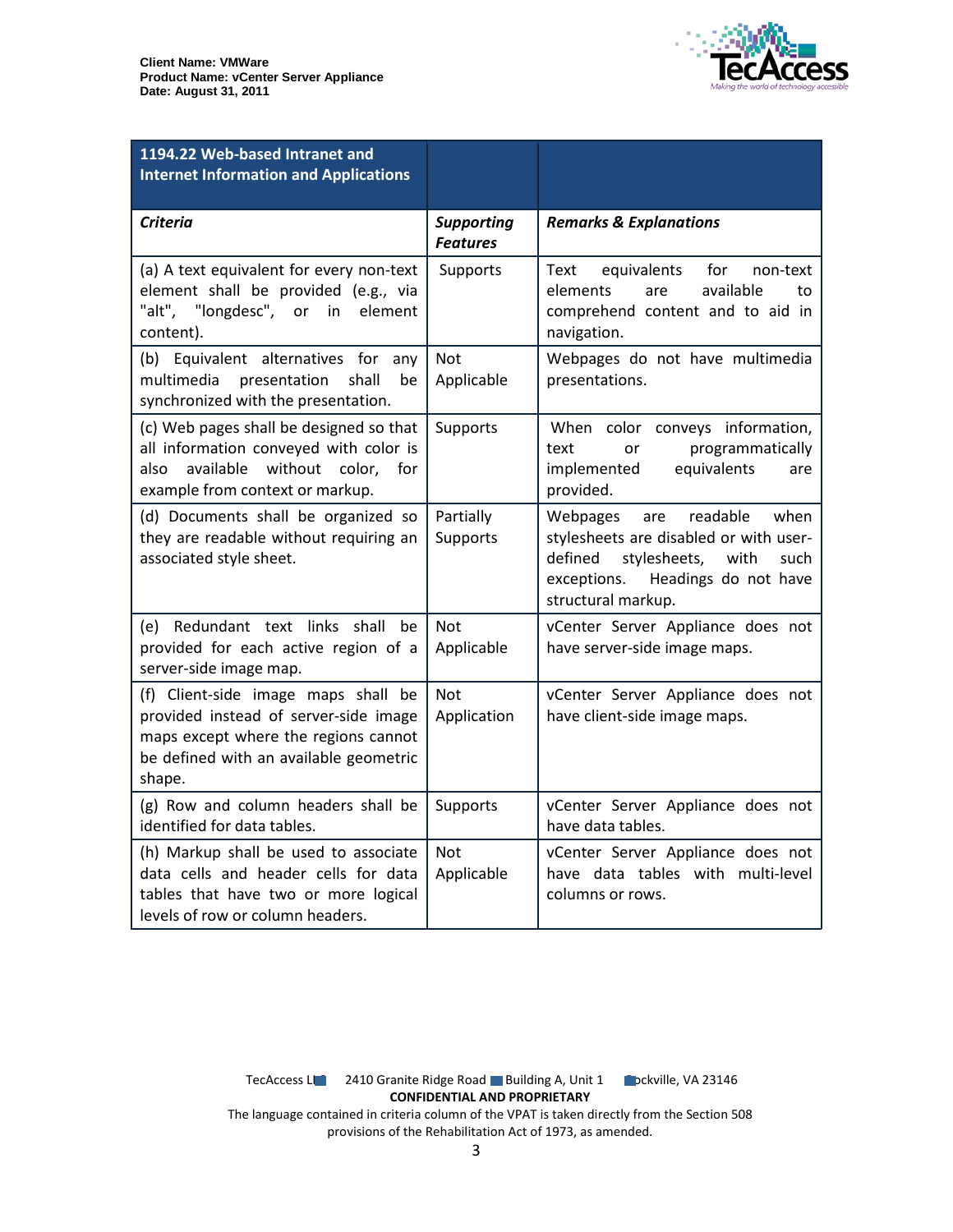

| 1194.22 Web-based Intranet<br>and<br><b>Internet Information and Applications</b>                                                                                                                                                                                                                                      |                                      |                                                                                                                                                                         |
|------------------------------------------------------------------------------------------------------------------------------------------------------------------------------------------------------------------------------------------------------------------------------------------------------------------------|--------------------------------------|-------------------------------------------------------------------------------------------------------------------------------------------------------------------------|
| <b>Criteria</b>                                                                                                                                                                                                                                                                                                        | <b>Supporting</b><br><b>Features</b> | <b>Remarks &amp; Explanations</b>                                                                                                                                       |
| (i) Frames shall be titled with text that<br>facilitates frame identification<br>and<br>navigation.                                                                                                                                                                                                                    | Does Not<br>Support                  | Title attributes are not provided to<br>assistive<br>technology<br>help<br>users<br>identify and navigate to frames.                                                    |
| (j) Pages shall be designed to avoid<br>causing the screen to flicker with a<br>frequency greater than 2 Hz and lower<br>than 55 Hz.                                                                                                                                                                                   | Supports                             | Webpages do not have content that<br>flash or blink with a frequency greater<br>than 2 Hz and lower than 55 Hz.                                                         |
| (k) A text-only page, with equivalent<br>information or functionality, shall be<br>provided to make a web site comply<br>with the provisions of this part, when<br>compliance cannot be accomplished in<br>any other way. The content of the text-<br>only page shall be updated whenever<br>the primary page changes. | Supports                             | Text-only pages are provided since<br>compliance cannot be met any other<br>way, or are not required.                                                                   |
| (1)<br>When<br>utilize<br>scripting<br>pages<br>languages to display content, or to<br>interface<br>elements,<br>create<br>the<br>information provided by the script shall<br>be identified with functional text that<br>can be read by assistive technology.                                                          | Partially<br>Supports                | Assistive technology and keyboard<br>users can access scripted interfaces,<br>with some exceptions.<br>Exceptions<br>include navigation tabs and horizontal<br>buttons. |
| (m) When a web page requires that an<br>applet, plug-in or other application be<br>present on the client system to<br>interpret page content, the page must<br>provide a link to a plug-in or applet that<br>complies with §1194.21(a) through (I).                                                                    | <b>Not</b><br>Applicable             | vCenter Server Appliance does not<br>have plug-ins or applets.                                                                                                          |

TecAccess L**LC** 2410 Granite Ridge Road Building A, Unit 1 **Rockville, VA 23146 CONFIDENTIAL AND PROPRIETARY**

The language contained in criteria column of the VPAT is taken directly from the Section 508 provisions of the Rehabilitation Act of 1973, as amended.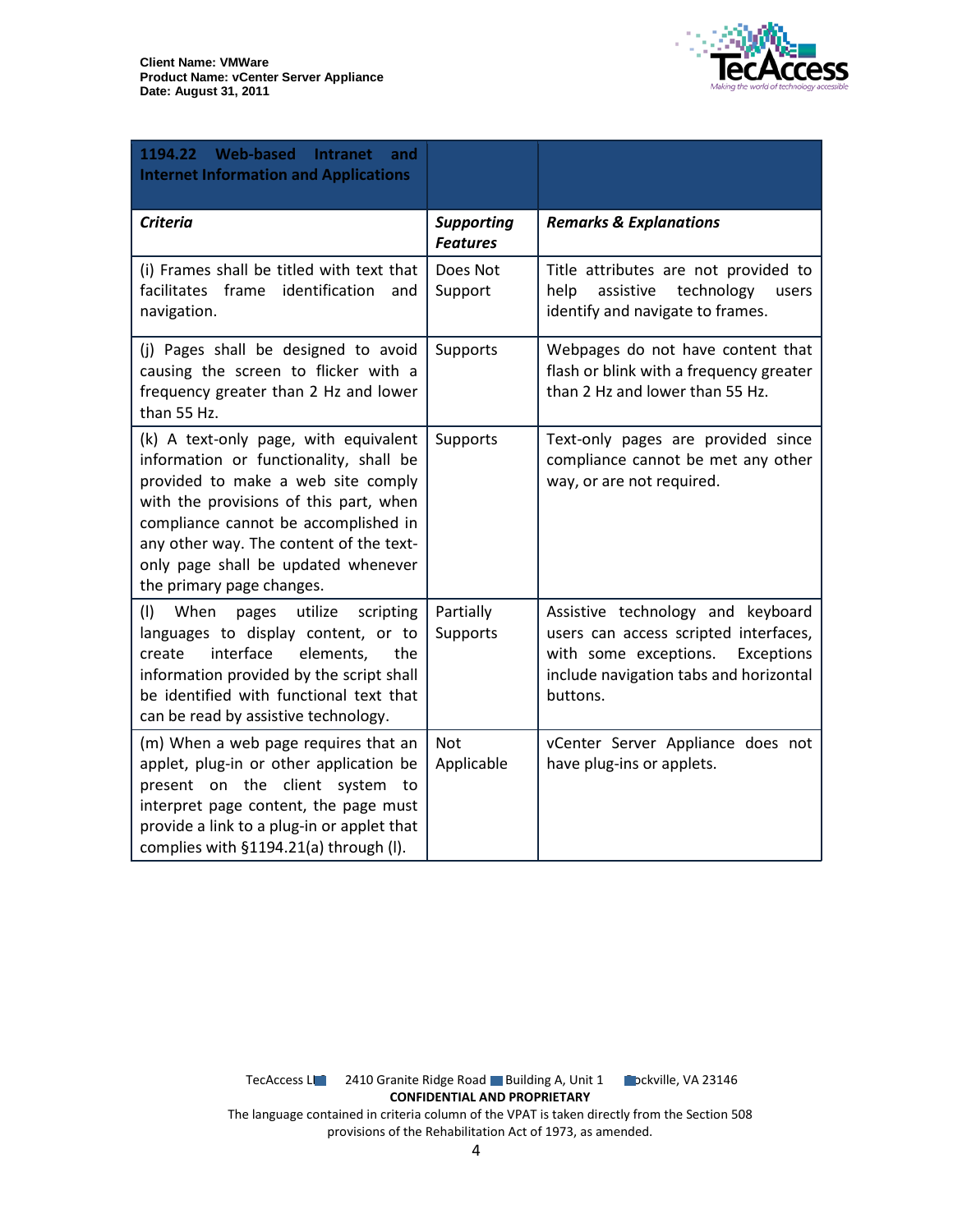

| 1194.22 Web-based<br>Intranet<br>and<br><b>Internet Information and Applications</b>                                                                                                                                                                                                            |                                      |                                                                                                                                                     |
|-------------------------------------------------------------------------------------------------------------------------------------------------------------------------------------------------------------------------------------------------------------------------------------------------|--------------------------------------|-----------------------------------------------------------------------------------------------------------------------------------------------------|
| Criteria                                                                                                                                                                                                                                                                                        | <b>Supporting</b><br><b>Features</b> | <b>Remarks &amp; Explanations</b>                                                                                                                   |
| (n) When electronic forms are designed<br>to be completed on-line, the form shall<br>allow people using assistive technology<br>access the information, field<br>to<br>elements, and functionality required<br>for completion and submission of the<br>form, including all directions and cues. | Partially<br>Supports                | Assistive technologies, such as screen<br>readers, may not identify<br>and<br>navigate to all form elements to<br>complete and submit forms online. |
| (o) A method shall be provided that<br>permits<br>users to skip<br>repetitive<br>navigation links.                                                                                                                                                                                              | Does Not<br>Support                  | AT and keyboard users cannot bypass<br>repetitive navigation links.                                                                                 |
| (p) When a timed response is required,<br>the user shall be alerted and given<br>sufficient time to indicate more time is<br>required.                                                                                                                                                          | <b>Not</b><br>Applicable             | vCenter Server Appliance does not<br>require timed responses.                                                                                       |

TecAccess L**LC** 2410 Granite Ridge Road Building A, Unit 1 **Rockville, VA 23146 CONFIDENTIAL AND PROPRIETARY** The language contained in criteria column of the VPAT is taken directly from the Section 508 provisions of the Rehabilitation Act of 1973, as amended.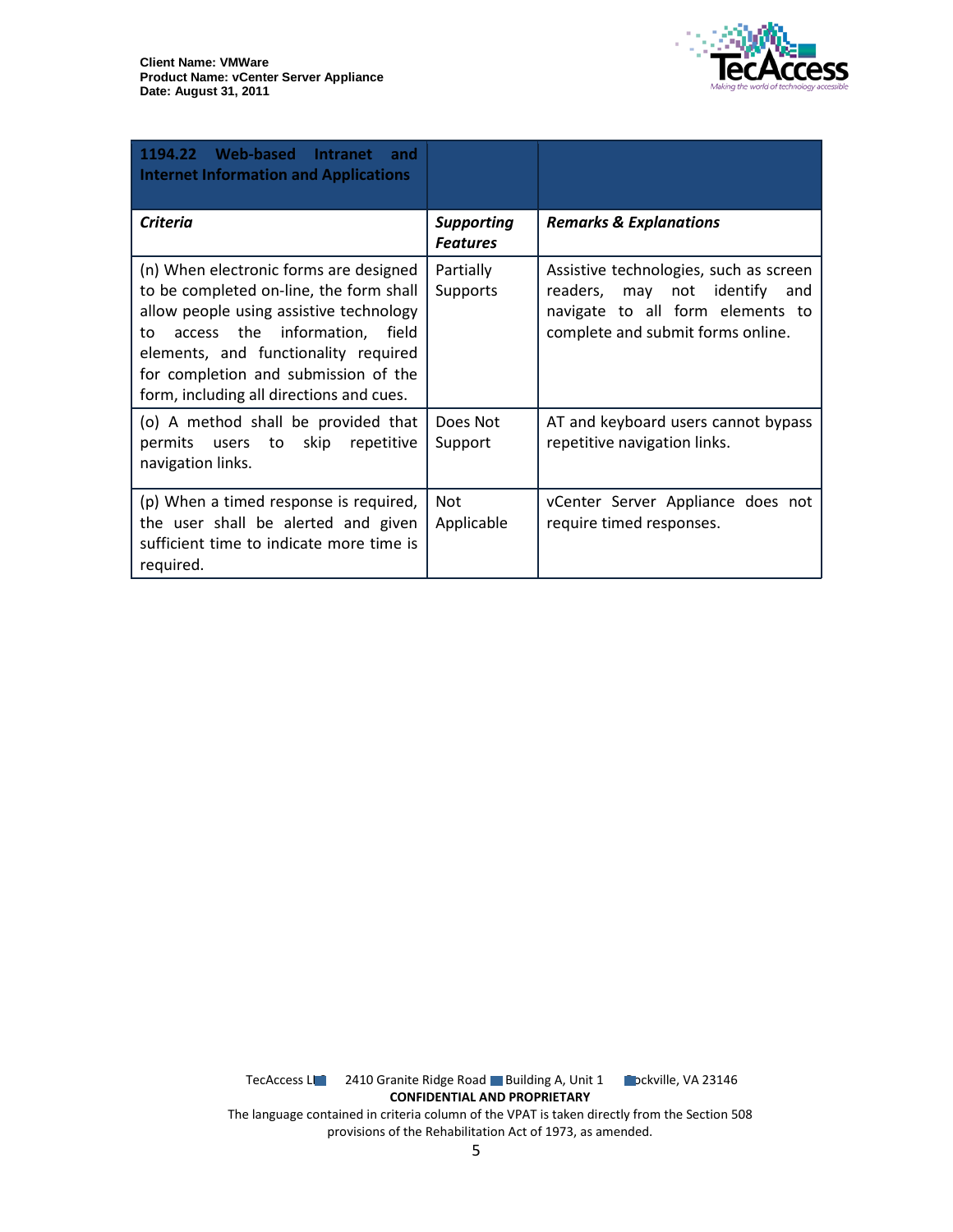

| 1194.31 Functional Performance<br><b>Criteria</b>                                                                                                                                                                                                                                                                                                      |                                      |                                                                                                                                                                  |
|--------------------------------------------------------------------------------------------------------------------------------------------------------------------------------------------------------------------------------------------------------------------------------------------------------------------------------------------------------|--------------------------------------|------------------------------------------------------------------------------------------------------------------------------------------------------------------|
| <b>Criteria</b>                                                                                                                                                                                                                                                                                                                                        | <b>Supporting</b><br><b>Features</b> | <b>Remarks and Explanations</b>                                                                                                                                  |
| (a) At least one mode of operation and Partially Supports<br>linformation retrieval that does not<br>require user vision shall be provided, or<br>support for assistive technology used by<br>people who are blind or visually<br>impaired shall be provided.                                                                                          |                                      | Some information retrieval processes and/or<br>operations require vision and may not provide<br>support for assistive technologies.                              |
| $($ b) At least one mode of operation and Partially Supports<br>linformation retrieval that does not<br>require visual acuity greater than 20/70<br>shall be provided in audio and enlarged<br>print output working together or<br>independently, or support fo assistive<br>technology used by people who are<br>visually impaired shall be provided. |                                      | Some information retrieval processes and/or<br>operations require vision acuity greater than<br>20/70 and may not provide support for<br>assistive technologies. |
| $(c)$ At least one mode of operation and Supports<br>linformation retrieval that does not<br>require user hearing shall be provided,<br>or support for assistive technology used<br>by people who are deaf or hard of<br>hearing shall be provided.                                                                                                    |                                      | vCenter Server Appliance does not require<br>information<br>for<br>hearing<br>retrieval<br>andl<br>operations. Support for hearing devices may<br>be provided.   |
| information<br>(d)<br>Where<br>audio<br>important for the use of a product, at<br>least one mode of operation and<br>information retrieval shall be provided in<br>an enhanced auditory fashion, or<br>support for assistive hearing devices<br>shall be provided.                                                                                     | is Not Applicable                    | vCenter Server Appliance does not have audio<br>linformation.                                                                                                    |

TecAccess L**LC** 2410 Granite Ridge Road Building A, Unit 1 **Rockville, VA 23146 CONFIDENTIAL AND PROPRIETARY** The language contained in criteria column of the VPAT is taken directly from the Section 508

provisions of the Rehabilitation Act of 1973, as amended.